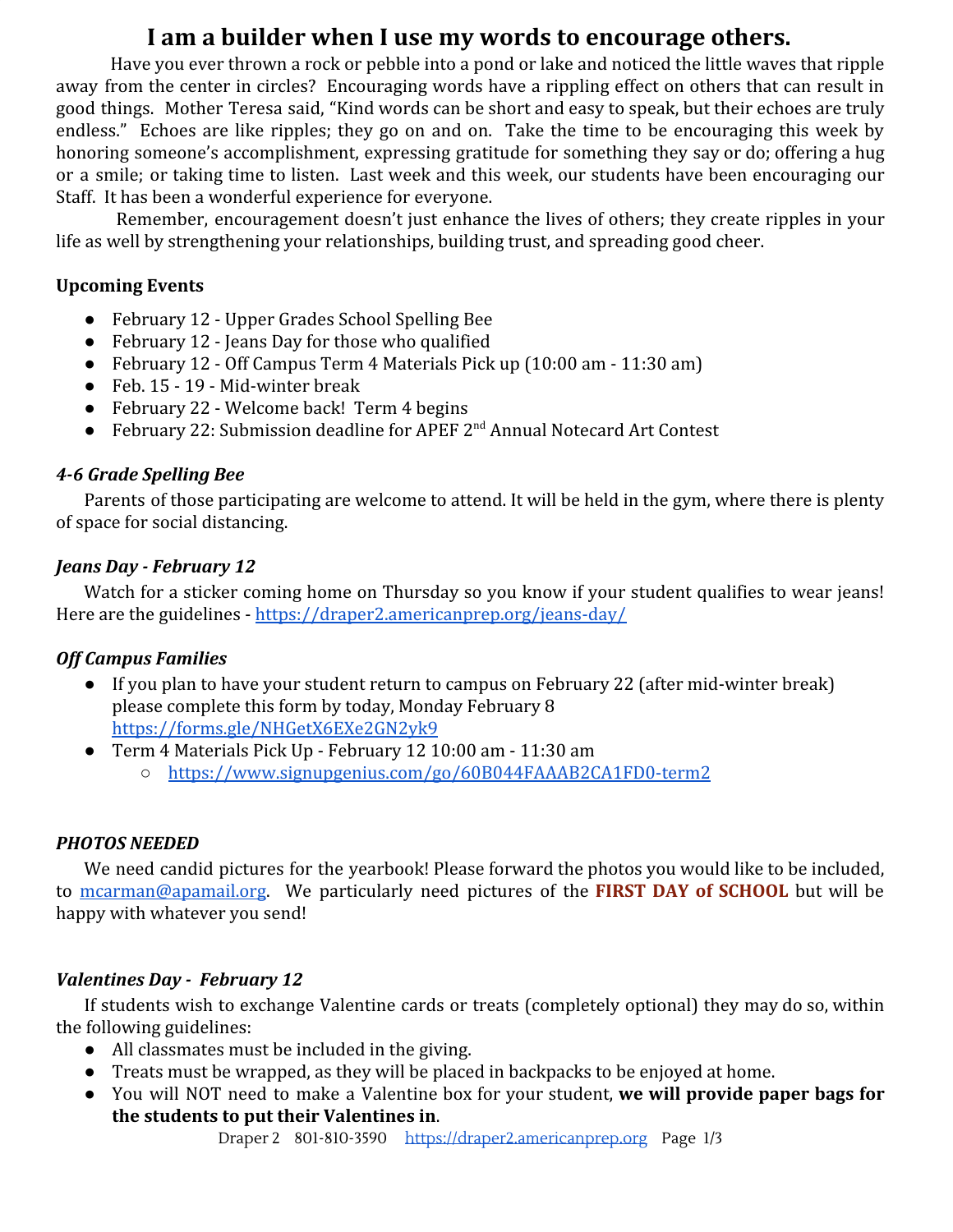#### *Character Development - Mandy Brown*

This month we can use our words to encourage others! Enjoy our lunch time video introducing this theme. <https://youtu.be/o0Pvm9DMWAs>

We are looking forward to 5th Grade's "Western Round Up" on Friday, February 26 (during the school day). Thank you to all the parents who have signed up to volunteer, we can't wait to see you there!

# *6th Grade - Draper 3 Tour Dates*

For all of 6th grade students who will be going to 7th grade at D3 in the fall - [Click for details.](https://draper2.americanprep.org/6th-grade-families-tours-of-draper-3/)

# *2nd Annual Notecard Art Contest*

The Foundation's 2nd Annual Notecard Art Contest has begun. It is a great way for students to showcase their creativity. This year there will be two winners, one in each of the following categories: Thank a Teacher/Staff Member AND General Thank You. The artwork will be used on notecards and thank you cards for The Foundation and for thank you cards for teachers and staff during Staff Appreciation Week at each of our campuses.

Submissions should be emailed to Michelle Goudge at mgoudge@americanprepfoundation.org in a .png or .jpg file or dropped off with a campus secretary. The theme for the contest is "THANK YOU" and the deadline is February 22. The winners will be announced after the break and will receive a \$25 gift certificate for the APA Apparel Store.

Contest Rules And Guidelines:

- 1. The contest is open to all APA students.
- 2. Artwork should not include copyrighted images.
- 3. Students may submit entries in either the THANK YOU TEACHER/STAFF or GENERAL THANK YOU category or both. However, a student can only win in one category.
- 4. Students are encouraged, but not required, to use 8.5" x 11" paper (either landscape or portrait orientation).
- 5. Artwork must be properly labeled. Write the name of the student, the student's grade, campus, and the teacher's name on the BACK of the artwork. Please make sure this information is legible.
- 6. Students may use as many colors as they wish in their artwork, and may use watercolors, colored paper, markers, crayons, pencils, or any combination. Students are encouraged to completely fill the page.
- 7. Entry into this contest constitutes (1) a waiver of all copyrights students have in their entries, and (2) permission to republish entries without compensation.
- 8. Artwork will not be returned.